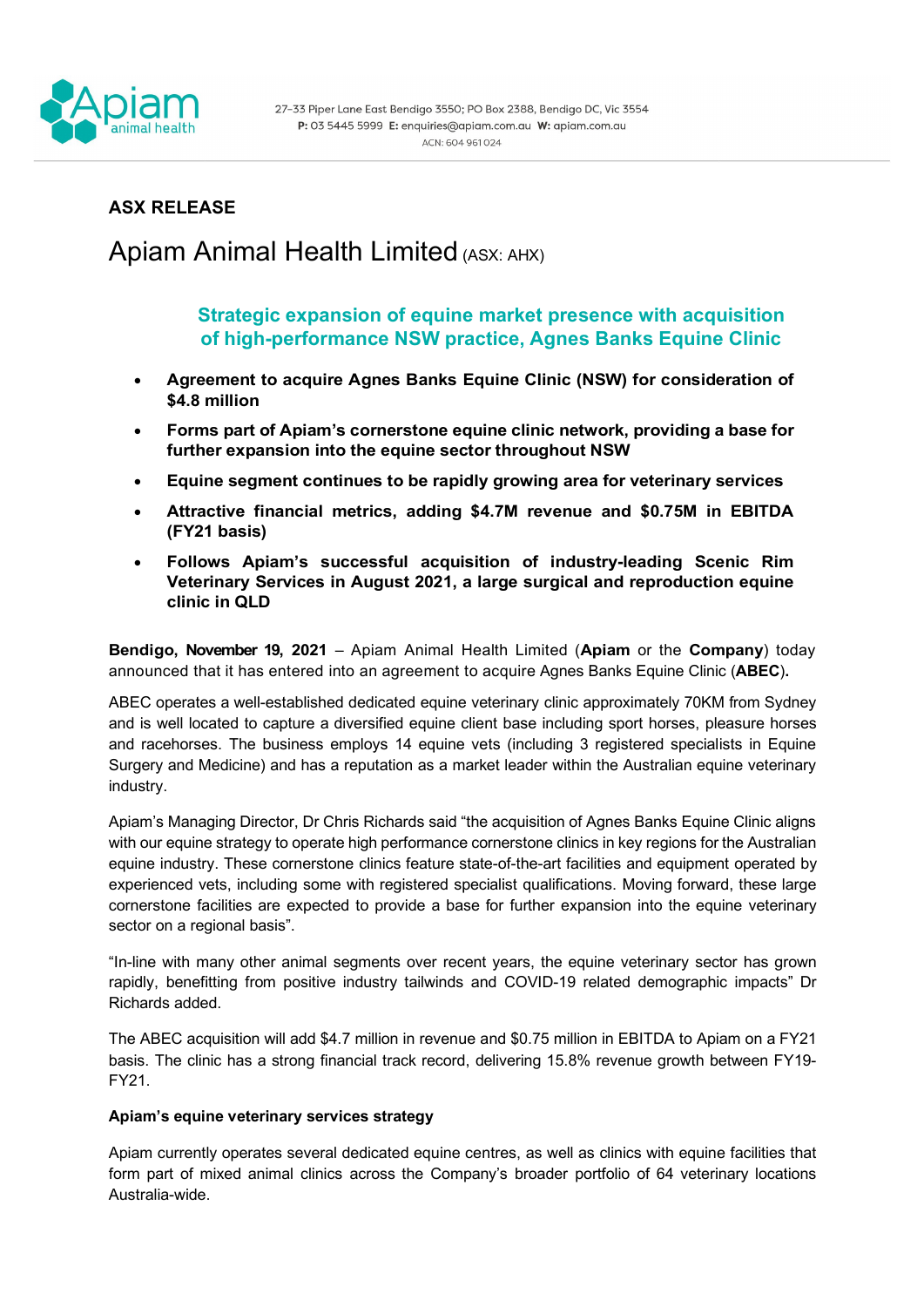

Apiam's recent acquisition of Scenic Rim Veterinary Services in Southern Queensland, in conjunction with the acquisition of ABEC now adds two high-performance equine cornerstone clinics that will form a base for continued expansion within the equine veterinary sector in each respective state. They will also offer Apiam feeder clinics access to specialist equine skills and knowledge from which to leverage revenue opportunities and industry leading resources in their local markets.



*Notes*

*1 Operates as South West Equine Veterinary Group JV in which Apiam has a 50% interest*

### **Funding & other information**

The acquisition of ABEC will be funded via a cash payment of \$4.1 million (85% of the acquisition consideration) with balance of \$0.7m consideration in Apiam shares (15% of the acquisition consideration). Additional earn-out acquisition consideration, up to a maximum of \$200,000, is also payable to the ABEC vendors based on normalised EBITDA performance in the 12-months following completion of the acquisition.

Shares issued as consideration to the ABEC vendors will be subject to a minimum escrow period of 12 months, with 50% subject to an escrow period of 24-months. Key personnel have entered extended employment agreements with Apiam and remain committed to continuing to lead the future growth of the clinic.

### **--Ends—**

#### **For further information, please contact:**

Dr Chris Richards Managing Director Apiam Animal Health Limited [chris@apiam.com.au](mailto:chris@apiam.com.au)

Catherine Ross Investor Relations [catherine.ross@apiam.com.au](mailto:catherine.ross@apiam.com.au) 0421 997 481